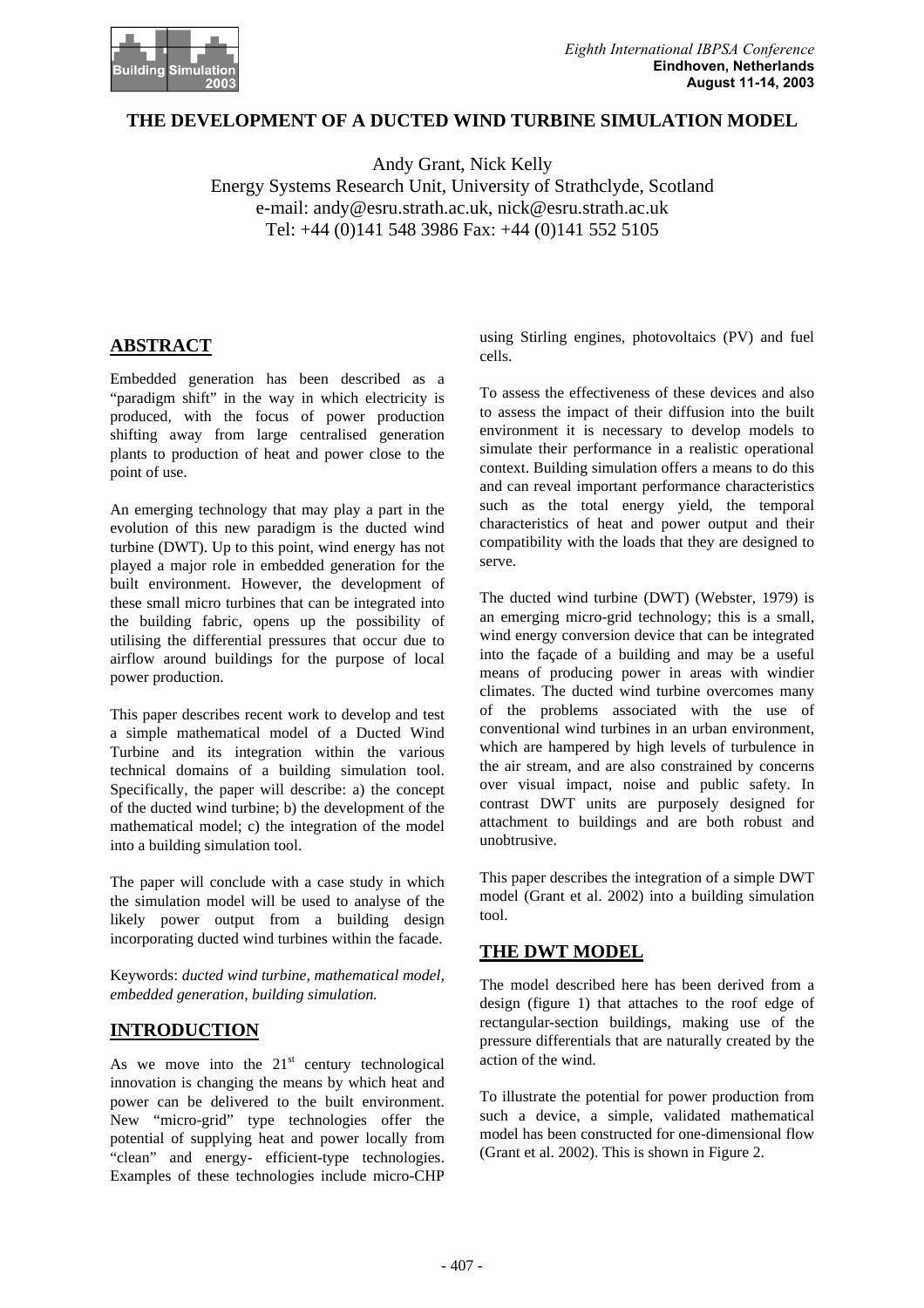

Figure 1 a picture of a DWT.

Analysis of this model shows that the power extracted from the air stream is:

$$
W_T = r A U_2 \left[ \frac{d U_{\infty}^2}{2} - \frac{U_2^2}{2C_v^2} \right]
$$
 (1)

Differentiating Equation 1 with respect to  $U_2$  gives the maximum power condition:

$$
U_2 = C_v \sqrt{\frac{d}{3}} \cdot U_\infty \tag{2}
$$

Substituting this into Equation 1 gives the maximum power output:

$$
W_{T\max} = \frac{C_{\nu}}{3\sqrt{3}} r A d^{\frac{3}{2}} U_{\infty}^{3}
$$
 (3)



Figure 2 a simple model of a ducted wind energy conversion device.

The power output of the component is therefore a function of the duct velocity coefficient  $(C_v)$ , the opening area *A* and the free stream velocity of the wind, *U*∞ . Experimental analysis (Grant et al. 2002) has shown  $C_v$  to be close to 1.0

Equation 3 can be re-arranged to give the power output in terms of a power coefficient  $C_{P}$  and the available power in the wind  $P_w$ , which is defined as:

$$
P_w = \frac{1}{2} r A U_\infty^3 \tag{4}
$$

By inspection of Equation 3 the power coefficient is:

$$
C_p = \frac{2}{3\sqrt{3}} C_v d^{3/2}
$$
 (5)



Figure 3 the variation of  $C_P$  with ä.

And the power extracted from the air stream is:

$$
W_{T\max} = C_p P_w \tag{6}
$$

Figure 3 shows the variation in  $C_P$  with the pressure coefficient differential across the turbine.

In conventional wind turbines the power coefficient peaks around 0.593 (the Betz limit). However it is clear from Figure 3 that power coefficients considerably greater than the Betz limit are obtainable for ducted wind turbines if losses in the duct are kept to a reasonable minimum.

The reason for this is that the achievable pressure differential across the DWT, ÄP, is far higher than that achievable with a conventional wind turbine. This is due to the fact that for the DWT the ÄP is being created by the air flow over the building, whereas in a conventional turbine the ÄP is caused by the air flow through the blades themselves.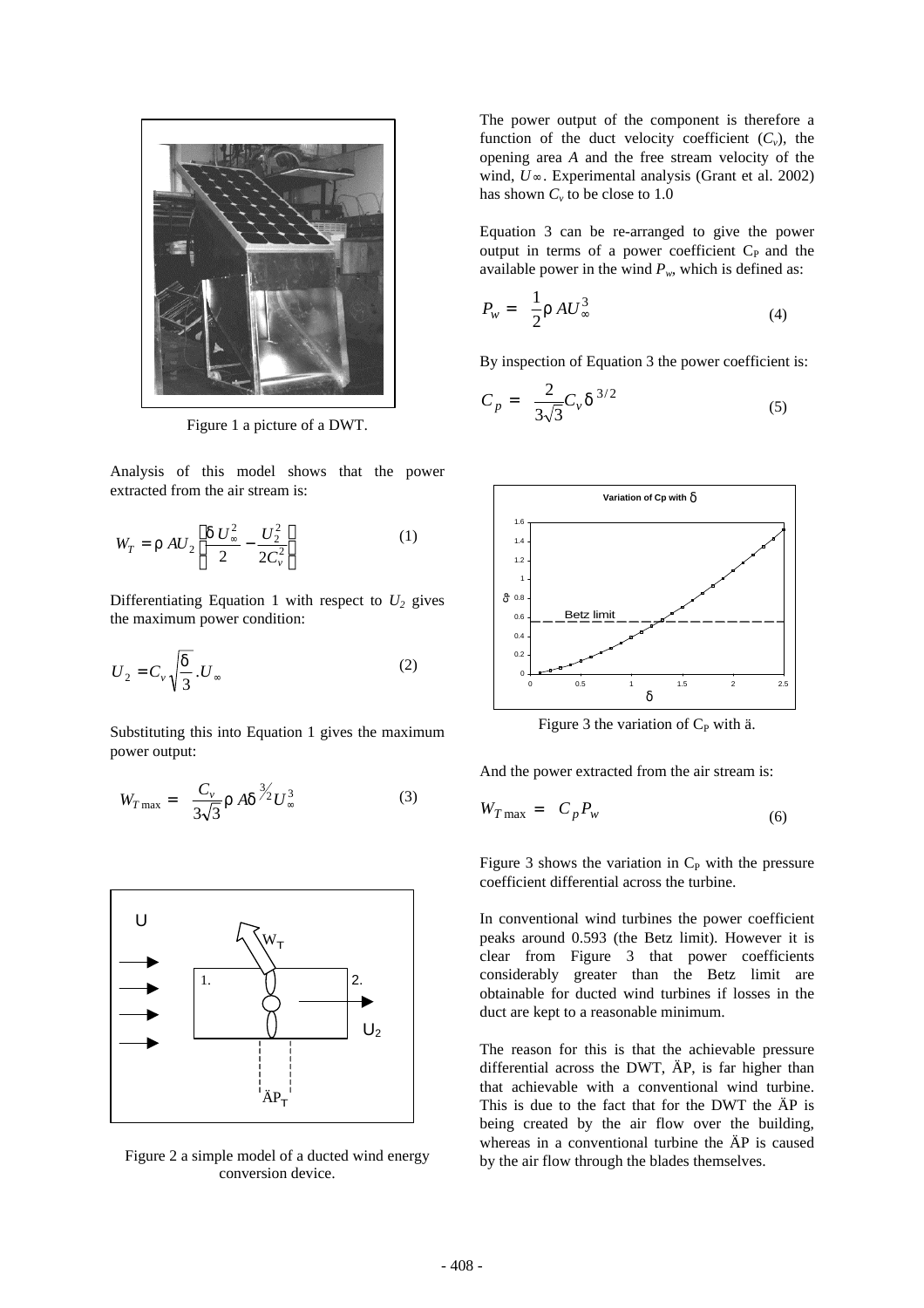## **INTEGRATION WITH BUILDING SIMULATION**

Equation 3 forms the basis of the DWT model that has been integrated into the ESP-r building simulation tool as a building-integrated renewable energy component. Examples of other renewable components that already exist in the tool include solar collectors and photovoltaics. These components utilise boundary condition data provided by ESP-r (solar radiation, temperature, etc.) to calculate their heat and/or power output. They are fully integrated with the rest of the building model. For example the PV model is defined as a component of the building fabric, which interacts with both the thermal and electrical domains of an ESP-r model (Kelly et al 2001).

In a similar fashion, to calculate its power output, the DWT model uses the wind velocity and direction, and ESP-r's calculation of inlet and outlet surface pressure coefficients  $d_i$  and  $d_o$  respectively.

These pressure coefficients and their differential *d* (used in equations 1,2,3 and 5) are derived from the pressure difference, ÄP, (based on stagnation pressures) across the inlet and outlet surfaces of the DWT:

$$
\Delta P = \frac{1}{2} \left( d_i r U_{\infty}^2 - d_o r U_{\infty}^2 \right) \tag{7}
$$

The differential pressure coefficient is therefore:

$$
\mathbf{d} = \mathbf{d}_i - \mathbf{d}_o \tag{8}
$$

It follows that the pressure difference across the DWT can be found from:

$$
\Delta P = \frac{1}{2} dr U_{\infty}^2 \tag{9}
$$

ESP-r can calculate values of  $\boldsymbol{d}_i$  and  $\boldsymbol{d}_o$  and supply them to the DWT model so that  $\boldsymbol{d}$  can be calculated. To achieve this the DWT component is linked to two surfaces on the ESP-r building model (figure 4). At any time *t* during a simulation ESP-r's calculated values of  $\boldsymbol{d}$  i and  $\boldsymbol{d}$  of these surfaces, and the value of the free stream wind velocity, U , held in the simulation climate file are fed into the DWT model. This then calculates the instantaneous electrical power output (*W*).



Figure 4 integration of the DWT model into a building model.

#### **CLIMATE DATA**

The output of all of ESP-r's renewable energy components is heavily influenced by the climate data that provides the boundary conditions for their solution. ESP-r simulations generally use hourly averaged climate data. In the case of the solar energy components (PV and solar thermal collectors) the output is largely a linear function of the solar intensity falling on the component and so the use of the use of averaged data is not a problem.

In the case of the DWT model the power output is influenced by the local wind speed and direction and power output is a function of the cube of the incident free stream wind speed. So the model will be particularly sensitive to higher speeds, which have a disproportionate impact on the power output. Around buildings in the urban environment such high speeds frequently occur in short duration "gusts".

Gusting is a manifestation of the high levels of turbulence, e.g. over 30% turbulent intensity (Feranec et al. 2001), found in the so-called "urban canopy". High turbulence levels lead to significant, high-frequency changes in both wind direction and speed.

As mentioned, the data used in building simulation tools is usually time-averaged, hourly data, often collected at rural weather stations, where the local microclimate and characteristics of the atmospheric boundary layer are often very different to that found in urban areas. This is problematic for the DWT model. Firstly, the use of time-averaged data will filter out effects such as wind gusting, which will impact on the power output calculations of the model. Secondly, the wind speed data is often recorded at a different height to that which DWTs may be located on a building. Consequently, direct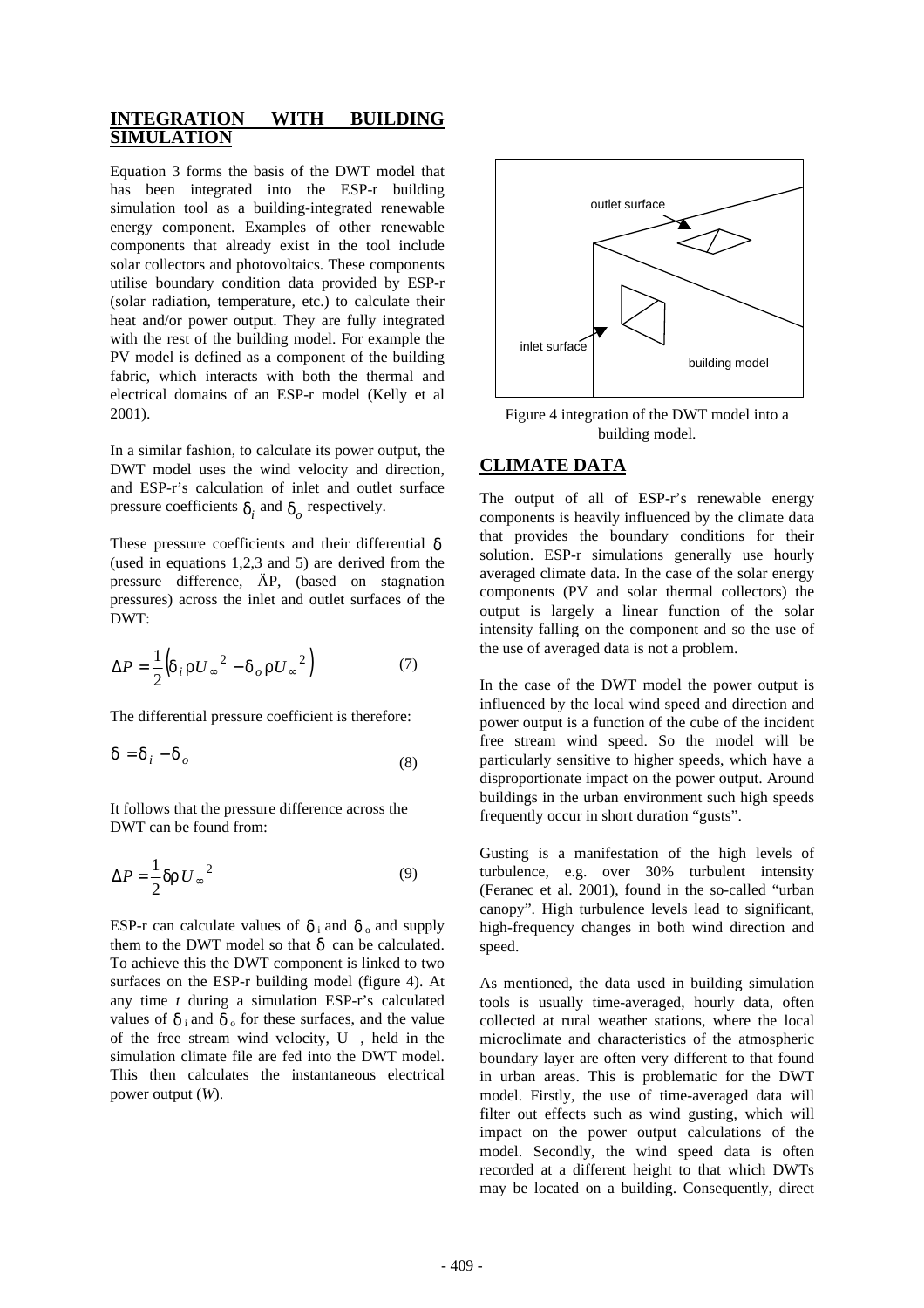use of "raw" climate data as read from a simulation climate file may give misleading results as to the potential for power output from the DWT device<sup>1</sup>.

Various techniques have been developed to overcome these problems. The effect of height differences between the measurement point and the location of a simulation component on the wind velocity is often addressed by adjusting the measured data according to an assumed wind velocity profile. An example is the power law profile (Liddament, 1986):

$$
\frac{U_l}{U_{10}} = Kz_l^a \tag{10}
$$

However, profiles must be applied with caution, particularly in urban environments, where their use is often inappropriate, as wind patterns at within the urban canopy may be dominated by neighbouring buildings.

The use of CFD is a useful means of gauging the impact of surrounding buildings (including the building itself) on the local airflow direction and speeds in relation to the prevailing direction and speed. (Danneker 2001) has used CFD to generate the local wind speeds and pressure coefficient differentials required by the DWT model for a particular building.

To overcome the filtering out of short-duration changes in wind speed and direction the DWT model has been equipped with an efficient statistical model, which takes the averaged free stream wind speed and direction in the climate file and an assumed value of the local turbulent intensity to calculate a distribution of wind speed and direction about their mean values; this distribution is then used by the DWT model to calculate power output over the simulation time step.

Note that this statistical approach does not give a picture of the short-term temporal variation in power output as would be provided by the use of highfrequency monitored wind data with the model. The use of such data would be necessary if the model was used in power quality analysis.

To calculate the distribution of wind speeds and the wind directions about their mean values the two readings  $[U_{\infty}, q]$  are recast into two component velocities:

$$
\overline{u} = U_{\infty} \sin q \tag{11b}
$$

$$
\overline{v} = U_{\infty} \cos q \tag{11b}
$$

The instantaneous values of these two components is given by

$$
u = \overline{u} + u'
$$
 (12a)

$$
v = \overline{v} + v' \tag{12b}
$$

Where the barred values are the components of mean wind speed and the dashed components are the fluctuating velocity<sup>2</sup>. The instantaneous values of the two components are assumed to follow a normal distribution about the mean speed, which can be described using the following standard probability density function:

$$
f(\mathbf{u}) = \frac{1}{S_{\mathbf{u}}\sqrt{2p}} \exp\left[-\frac{1}{2}\left(\frac{\mathbf{u} - \overline{\mathbf{u}}}{S_{\mathbf{u}}}\right)^{2}\right]
$$
(13)

The standard deviation, ó, can be expressed in terms of the turbulent intensity (*I*) of the air flow. Turbulent intensity is defined as (Schlichting, 1968):

$$
I = \frac{\sqrt{u'^2 + v'^2 + z'^2}}{3U_{\infty}}
$$
 (14)

Now in turbulent flow the root mean squared value of fluctuations in all directions are assumed to be identical so that the turbulent intensity can be expressed as:

 $\overline{a}$ 

 $\overline{a}$ 

<sup>&</sup>lt;sup>1</sup> It should also be noted that the arguments put forward here relating to hourly averaged wind data also apply to infiltration models.

 $2^{2}$  The fluctuation of the z component is not considered as a) the model is insensitive to the z component of velocity and b) this information is not contained in the ESP-r climate file.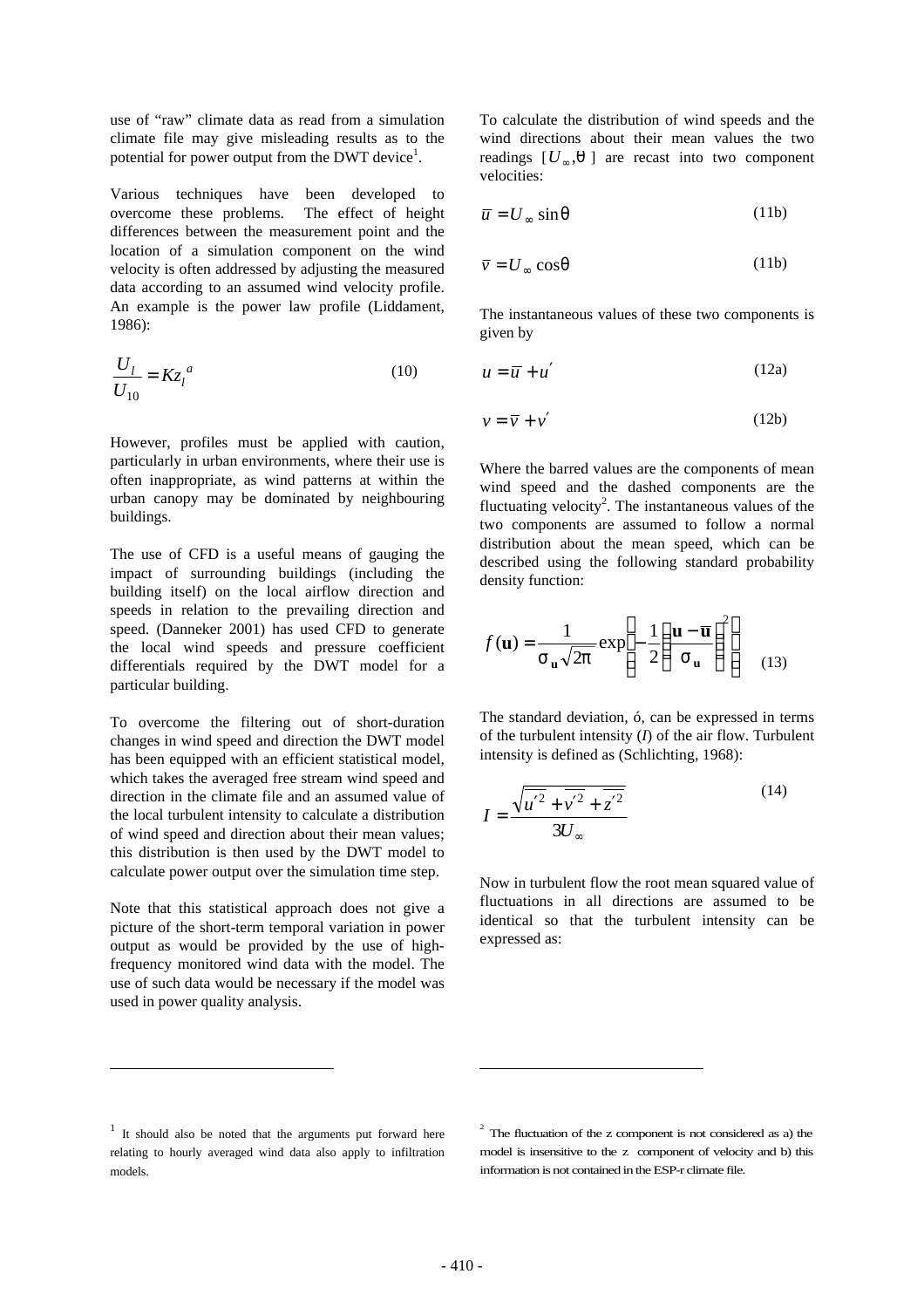$$
I = \frac{\sqrt{\overline{\mathbf{u}'^{2}}}}{U_{\infty}} = \frac{\sqrt{\frac{1}{n} \sum_{i=1}^{n} (\mathbf{u} - \overline{\mathbf{u}})}}{U_{\infty}} \cong \frac{\mathbf{S}_{\mathbf{u}}}{U_{\infty}} \qquad (15)
$$

Where *n* is the number of readings of a particular velocity component  $\mathbf{u}$  ( $\mathbf{u} = \mathbf{u}$ , v or w) over a period of time. Equation 12 is valid if *n* is large. The standard deviation of the velocity component **u** can therefore be re-expressed in terms of the turbulent intensity *I* and the free stream velocity:

$$
\mathbf{S}_{\mathbf{u}} = I U_{\infty} \tag{13}
$$

The probability density function for each velocity component can therefore be re-written in terms of the turbulent intensity and the free stream velocity.

$$
f(\mathbf{u}) = \frac{1}{IU_{\infty}\sqrt{2p}} \exp\left[-\frac{1}{2}\left(\frac{\mathbf{u} - \overline{\mathbf{u}}}{IU_{\infty}}\right)^{2}\right] \quad (16)
$$

The actual probability of wind speeds occurring over a range [a,b] is given by:

$$
p = \int_{\mathbf{u}=a}^{\mathbf{u}=b} f(\mathbf{u}) d\mathbf{u}
$$
 (16)

The effect of changing the turbulent intensity of the air flow in Equation 14 is shown in figure 5. Increasing *I* increases the spread of velocities and reduces the height of the probability density curve at the mean wind speed.

Equation 11 is embedded in the DWT model. At each simulation time step the model makes *n* samples and calculates the probability density and then probabilities of a range of u and v values, and the combinatorial probabilities of [u,v] pairs.

The range of velocities explored about the mean is  $\mathbf{u} \pm 3\mathbf{s}_\mathbf{u} = \mathbf{u} \pm 3IU_\infty$ . A 3-D distribution of the time duration for a range of wind speeds and directions can then be developed for each time step based on the turbulent intensity. The time duration of each  $[u, v]$  pair is given by:

$$
t_{u,v} = p(u,v) \times \Delta t \tag{16}
$$

Where  $p(u, v)$  is the probability for the particular instance of u and v occurring together. Ät is the

simulation time step length. The wind velocity components *u* and *v* are then re-cast as a speed and direction  $(U_i, \hat{e}_i)$ , and these, together with their time duration and ESP-r's calculation of the pressure coefficient differential associated with  $(U_i, \hat{e}_i)$ ,  $\ddot{a}_{(U_i, \hat{e}_i)}$ , can then be passed to Equation 3 to calculate the turbine energy output for that particular combination of *u* and *v*. The average power output of the turbine over the time step is the sum of the energy calculations for each [u,v] pair divided by the simulation time step length.



Figure 5 the effect of changing *I* in Equation 11

## **CASE STUDY**

This case study illustrates the use of the DWT model within the ESP-r building simulation tool and also highlights some of the issues raised in relation to the use of averaged climate data sets with the model.

Figure 6 shows a very simple building model with which the DWT model is used. The building has a floor area of  $100m^2$ , is 10m high and assumed to be located in a city centre, hence the surfaces for which *d* is calculated (using values from ESP-r's pressure coefficients database) are assumed to be semisheltered. A total of eighty ducted DWTs are attached to the North, South, East and West facades of the building. Each turbine has an inlet face area of  $0.2m<sup>2</sup>$  and a cut-in wind speed of  $4ms<sup>-1</sup>$ .

In these simulations the power output of the ducted wind turbines is calculated over the course of a year using the UK average climate data set. Five simulations were run to illustrate the effects of wind speed averaging, the statistical wind speed data manipulation described previously and turbulent intensity on the performance of the DWT model. It is assumed that In the first simulation the only the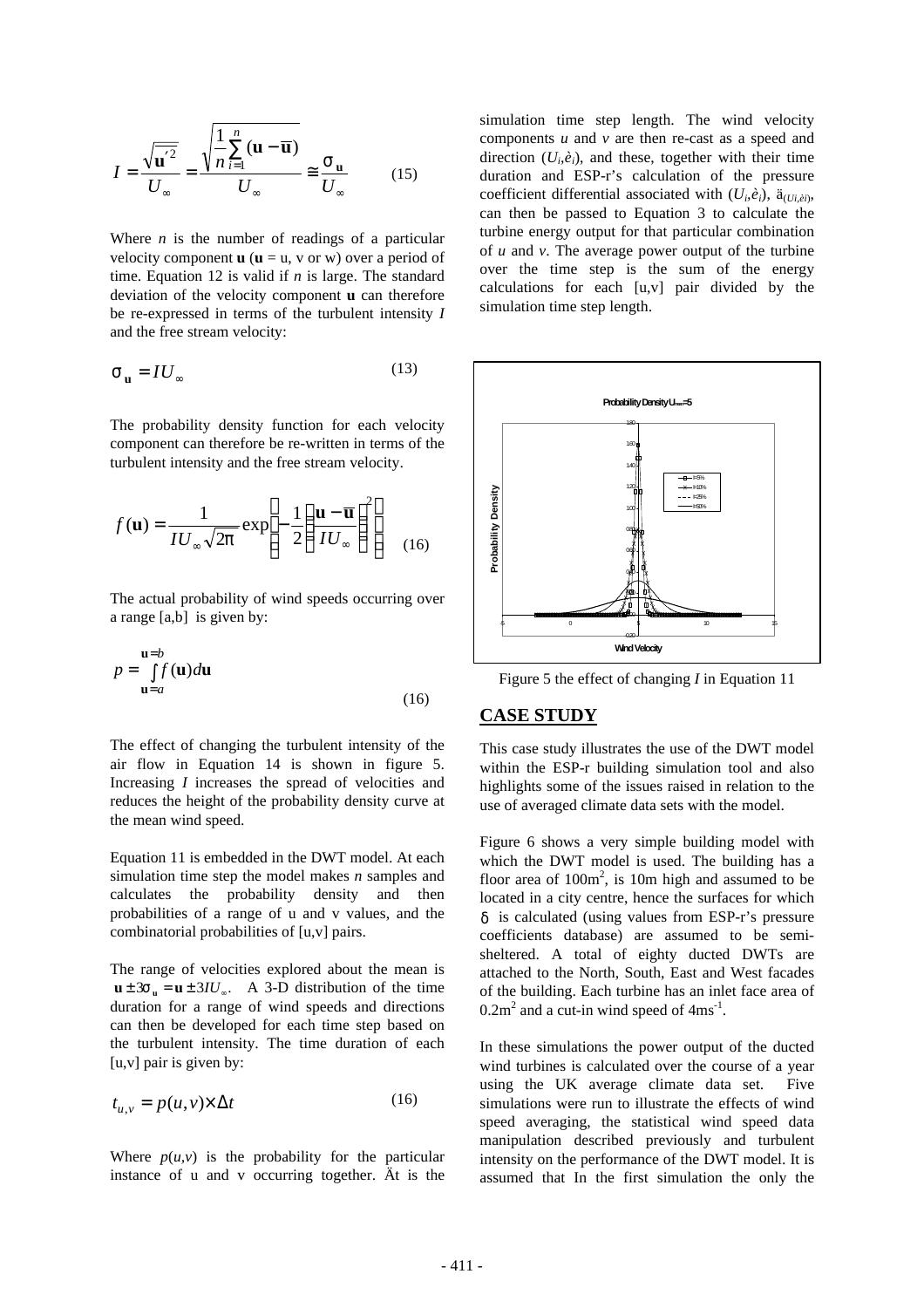hourly averaged data values held in the climate file are used. In the following simulations, the wind speed data is manipulated using the statistical method described with turbulent intensities of 5, 10, 20 and 30% respectively. These turbulent intensities can be regarded as ranging from high (30%) to low values  $(5\%)$ .

Figure 7 shows the power output from the simulations. Clearly there are considerable differences in these predictions, with simulations 2, 3 4 and 5 producing 0.5%, 6%, 26% and 60% more electrical energy output respectively than simulation 1, illustrating the effect of the statistical model and particularly the value of turbulent intensity (*I*). This is seen to have a critical impact on the predictions of power output from the model with simulation 5 (*I*=30%) predicting 59% more electrical production than simulation 2 with *I*=5%.

power produced is from the south and west facade. This pattern is unaffected in the five simulations.



Figure 6 a simple building model.



Figure 8 shows the impact of the different simulations on the total power output from the turbines over the course of the simulation period. The statistical manipulation of the wind speed slightly increases the occurrence of high power outputs, while slightly reducing the occurrence of low power outputs. This effect increases with the value of turbulence intensity and is as would be expected: a high turbulent intensity increases the likelihood of higher velocity gusts while reducing the occurrence of wind speeds at the mean.

Figure 9 shows the contribution of the different facades of the building to the total electrical energy production. The prevalent wind direction is approximately from the south-west, so the bulk of the

Figure 7 the power output predictions. Figure 8 power output frequency distribution.

Analysis has shown that the generator attached to the DWT has an efficiency of around 65% over a range of rotational speeds (Ewen, 1999). Using this value, the average energy yield predicted for the DWT components is around 55-90 kWh/m<sup>2</sup>, the higher power outputs occurring with greater turbulent intensity. This compares favourably with a typical value of 30-40 kWh/m<sup>2</sup> from photovoltaics (PV) in the same climate (Clarke et al. 2000) and illustrates that ducted wind turbine devices are a viable alternative to photovoltaic facades in areas with a reasonable wind resource and lower levels of sunshine.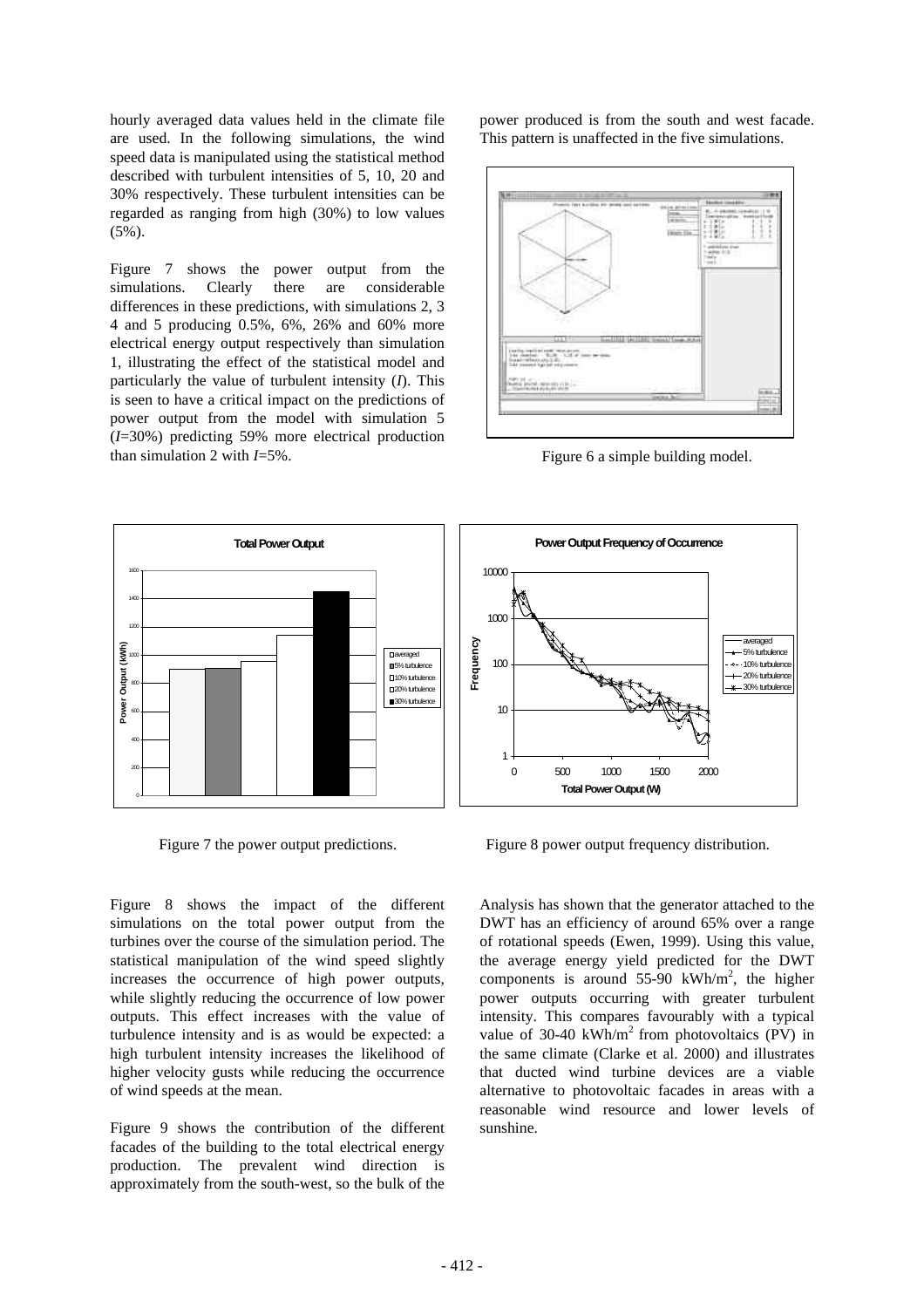

Figure 9 the contributions from the different facades to power production.

## **CONCLUSIONS**

This paper has outlined the basis for a simple ducted wind turbine (DWT) model and demonstrated how it has been integrated into the ESP-r building simulation tool.

The model is sensitive to wind speed and a statistical technique using the wind turbulent intensity is employed to account for the effect of short duration, high velocity wind gusts on the power output. This effect that would otherwise be lost using hourly averaged data.

Several simulations were conducted and showed that accounting for gust effects leads to a significant increase in power output predictions from the model.

The simulated average energy yield compares favorably to that of photovoltaic materials, indicating that the ducted wind turbine shows potential as a micro-grid power source and deserves much more investigation.

## **REFERENCES**

- Clarke J A, Johnstone C M, Macdonald I A, French P, Gillan S, Glover C, Tatton D, Devlin J and Mann R, 2000, *The deployment of photovoltaic components within the lighthouse building in Glasgow*, Proc. 16th European Photovoltaic Solar Energy Conference, Glasgow.
- Danneker R, 2001, *Wind energy in the built environment: an experimental and numerical investigation of a building integrated ducted*

*wind tubine module*, PhD Thesis, University of Strathclyde, Glasgow.

- Ewen Stuart, 1999, *Analysis of a vertical axis ducted wind turbine*, BEng Thesis, University of Strathclyde Glasgow.
- Feranec T, Feranec V, 2001, *Wind load on buildings* and structures in groups, Proc. 39<sup>th</sup> International Conference in Experimental Stress analysis, Czech Republic.
- Grant, A D, Dannecker, R K and Nicolson, C D, 2002, *Development of building-integrated wind turbines*. Proc. World Wind Energy Conference, Berlin.
- Kelly N J, Clarke J A, 2001, *Integrating power flow modelling with building simulation* Energy and Buildings 33(4) pp333-40.
- Liddament M W, 1986, *Air infiltration calculation techniques - an applications guide,* IEA Air Infiltration And Ventilation Centre (AIVC), Bracknell (UK).
- Schlichting H, 1968, *Boundary layer theory*, McGraw Hill,  $6<sup>th</sup>$  Ed.
- Webster G W, 1979, *Devices for utilising the power of the wind*, USA Patent No. 4154556.

## **NOMENCLATURE**

| coefficients for calculation of wind<br>speed from a profile                      |                |
|-----------------------------------------------------------------------------------|----------------|
| duct area                                                                         | m <sup>2</sup> |
| duct velocity coefficient                                                         |                |
| Turbulence intensity                                                              | $\frac{0}{0}$  |
| Power contained in the wind                                                       | W              |
| probability of velocity<br>components[u,v] occurring in a<br>simulation time step | $\%$           |
| number of samples in a time step                                                  |                |
| time, timestep length                                                             | S              |
| velocity components                                                               | m/s            |
| Average velocity components                                                       | m/s            |
| fluctuating velocity components                                                   | m/s            |
| velocity component, height                                                        |                |
| general velocity component                                                        | m/s            |
| free stream wind speed, wind<br>speed at height l                                 | m/s            |
|                                                                                   |                |